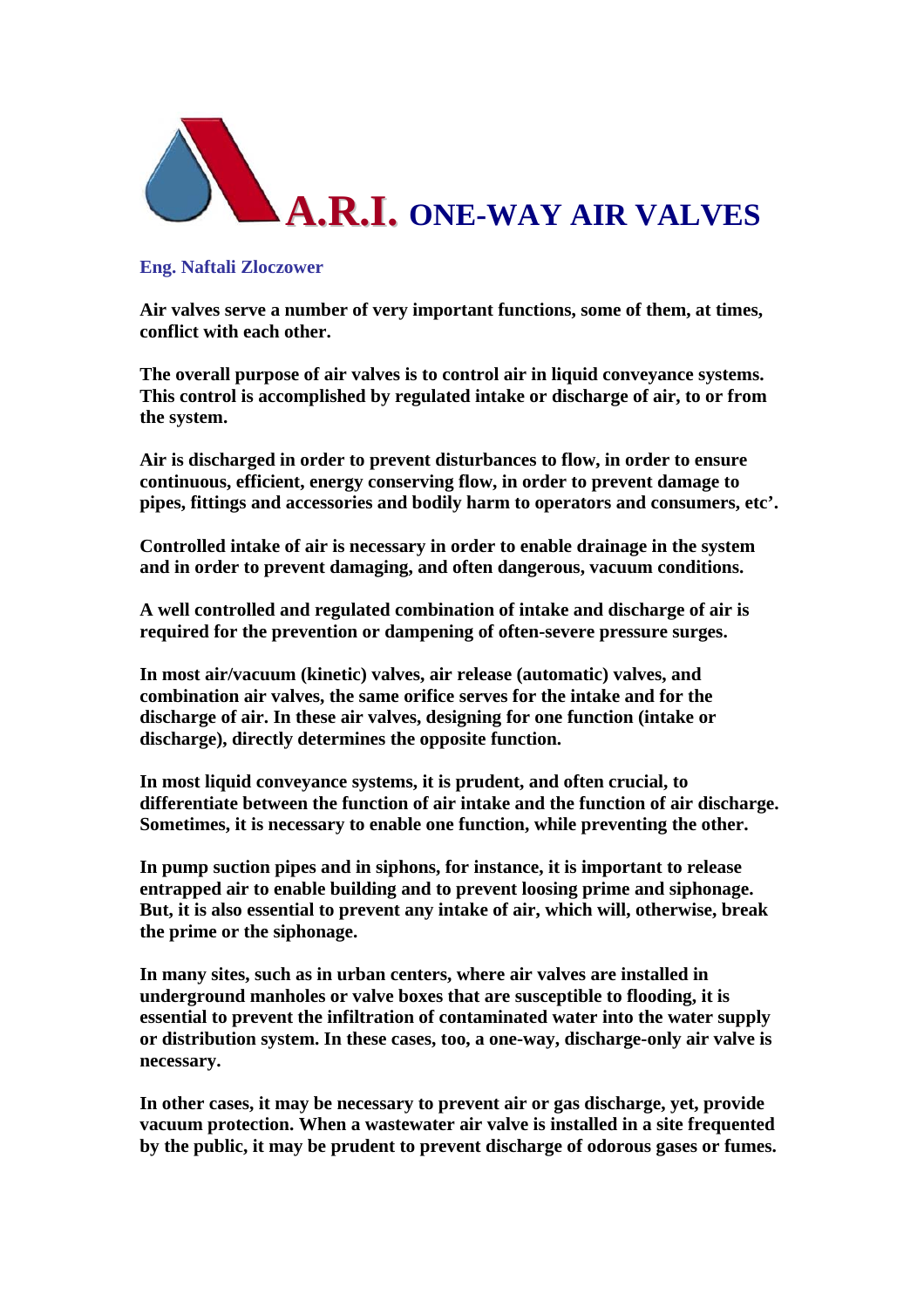**However, it may still be necessary to provide vacuum protection. Here, a normally closed, one-way, intake-only, air valve is the answer.**

**Where surges are induced by water column separation, followed by the return of the water column and the consequent pressure wave, these surges can be reduced greatly, and, sometimes, eliminated by a specially designed air valve. This air valve should admit large volumes of air to prevent vacuum and its subsequent down-surge, yet, slow-down and control air discharge, to allow the cushioning affect of the slowly dissipating air pocket and by preventing the local-surgeproducing slam of the orifice sealing mechanism.**

**A.R.I. developed a simple way to transform the world renowned "BRAK" D-040, "SEGEV" S-050, and "SAAR" D-020 and D-025 into one-way air valves, able to perform, in an efficient and dependable way, the functions described above.**

**Specially designed, spring loaded check valves, were custom engineered to enhance each of the above air valves for each of the particular tasks.**

**Sealed check valves provide normally closed, on-way airflow (in or out) for all the above air valve models.** 

**Check valves with pre-designed, drilled, small, orifices provide differential flowrates for intake and for discharge.**

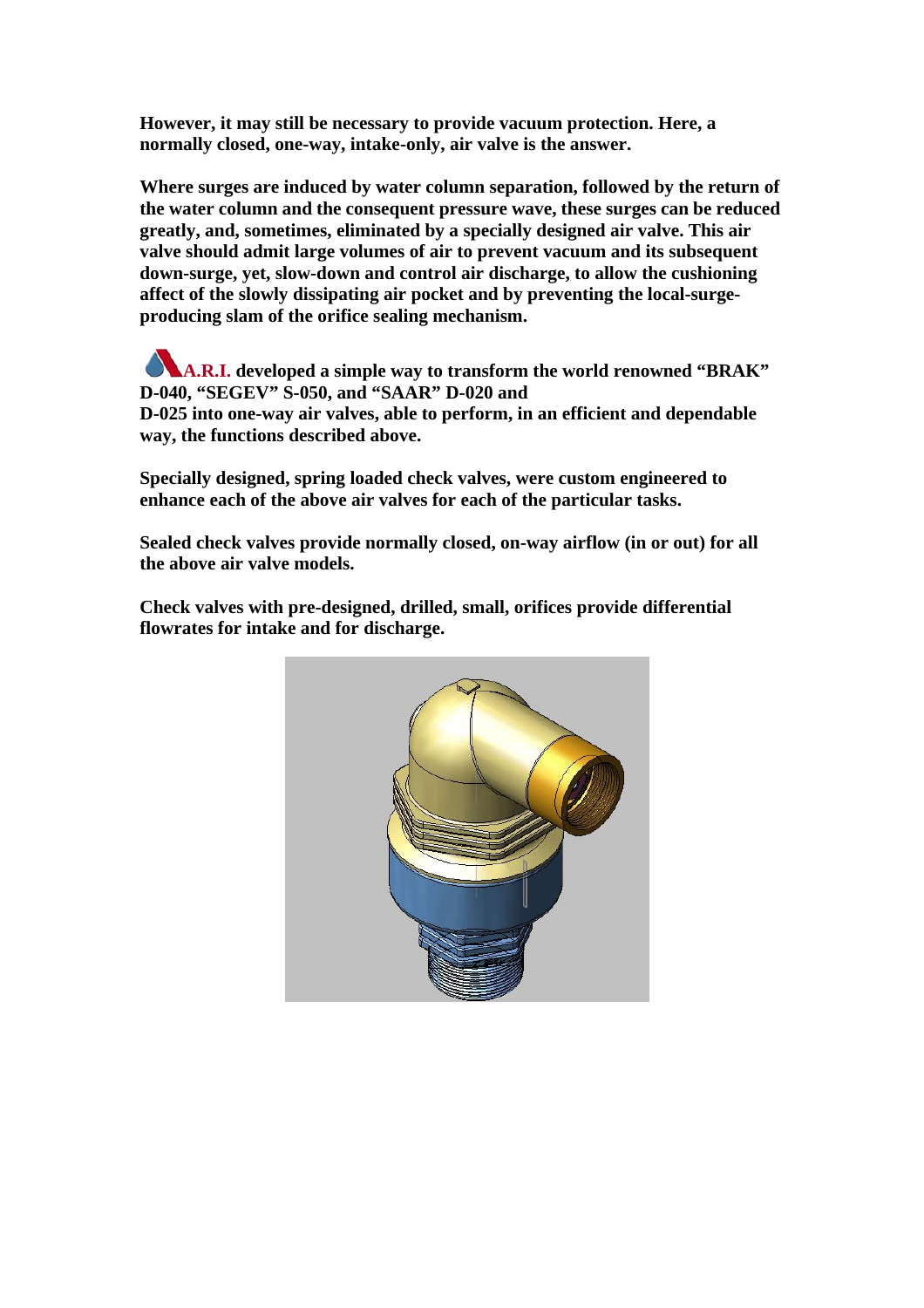



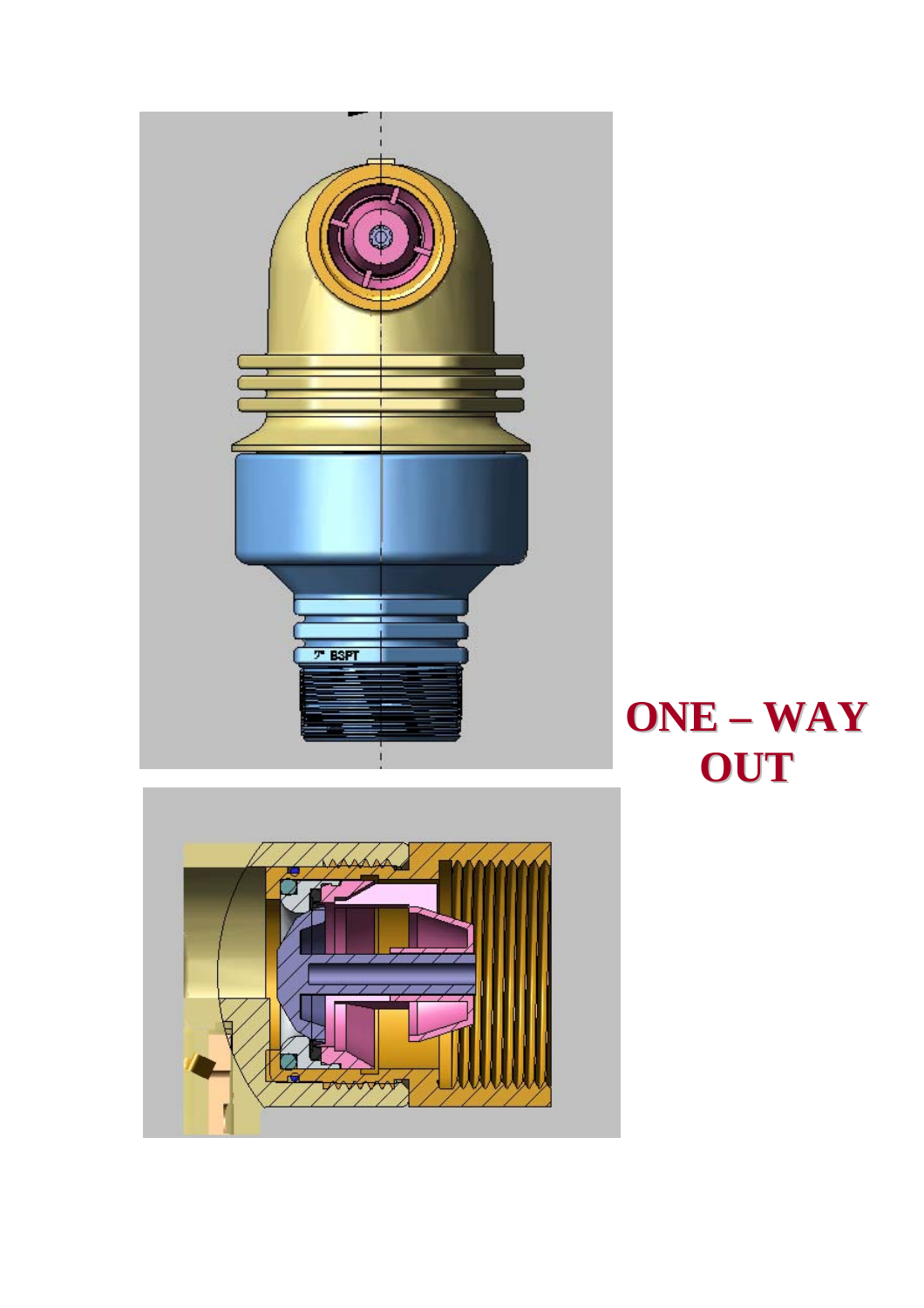

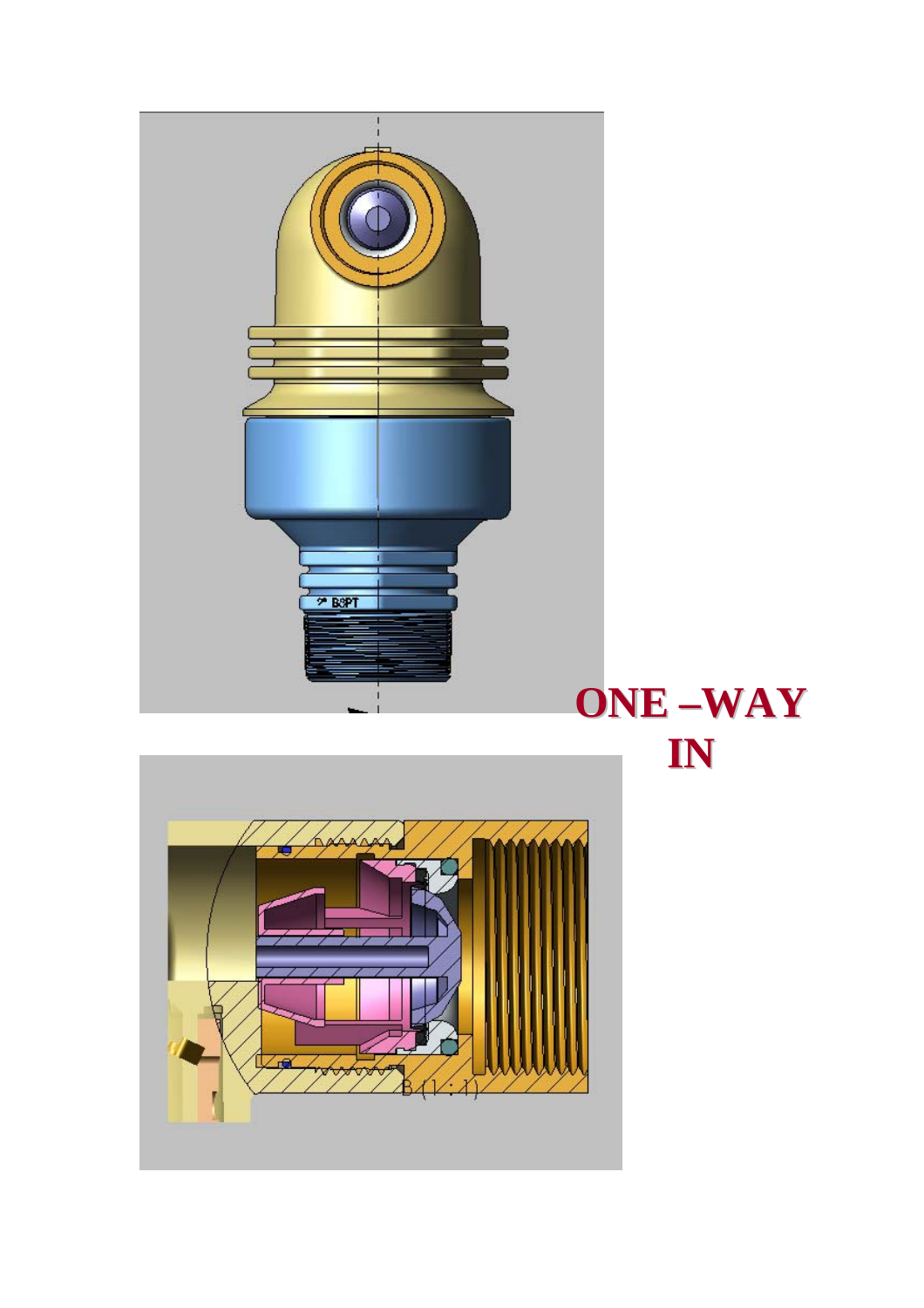